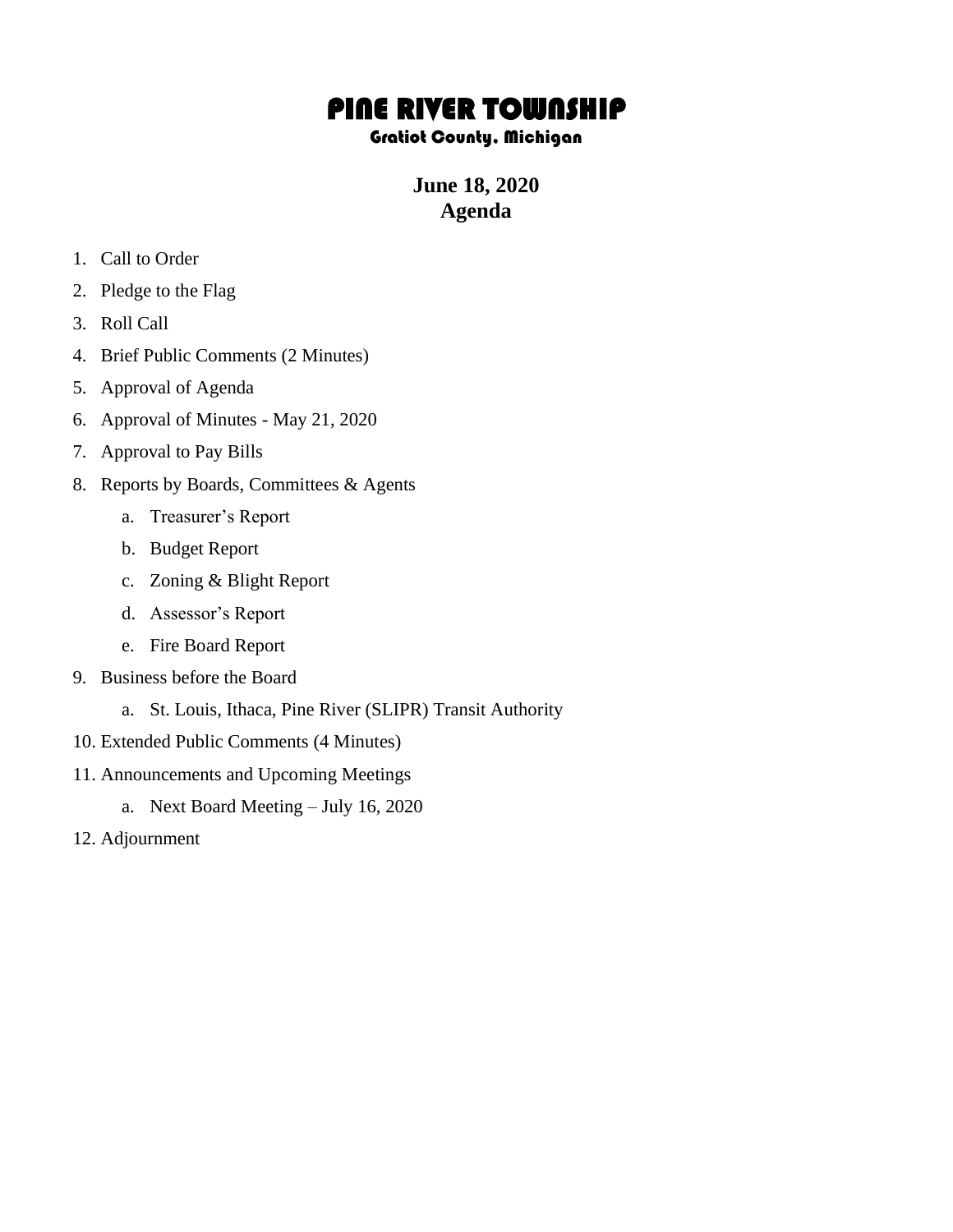## **MINUTES OF THE PINE RIVER TOWNSHIP BOARD MONTHLY MEETING JUNE 18, 2020**

- 1) The regular monthly meeting of the Pine River Township Board was called to order at 7:00 P.M. by Supervisor Beeson at the Township Hall.
- 2) Pledge the flag: The board and the public said the pledge to the flag.
- 3) Roll Call: Baker: present, Best: present, Moeggenborg: present, Beeson: present, Whitmore: present. (5) Board members present, (0) absent.
- 4) Brief Public comments (2 minutes):
	- a) Kelly Kung introduced herself as the current Deputy Treasurer who is running for the County Treasurer position.
- 5) Approve the Agenda:
	- a) Motion by Best: second by Moeggenborg: to approve the agenda as presented. All present board members approved. Motion carried 5-0.
- 6) Approve the Minutes:
	- a) Motion by Moeggenborg: second by Best: to approve the Regular Meeting Minutes of May 21, 2020, as presented. All present board members approved. Motion carried 5-0.
- 7) Approval to Pay Bills:
	- a) Motion made by Baker: second by Moeggenborg: to pay bills as presented in the amount of \$33,615.22. All present board members approved. Motion carried 5-0.
- 8) Reports by Boards, Committees & Agents
	- a) Treasurers Report on file.
	- b) Budget Report Discussion: report placed on file.
	- c) Zoning & Blight Officer on file
	- d) Assessor Report no report
	- e) Fire Services US-127 rescue calls in Pine River Township will now go to Alma with Sumner-Seville assisting if medical attention needed.
- 9) Business before the Board
	- a) St. Louis, Ithaca, Pine River (SLIPR) Transit Authority
		- i) Motion made by Baker: support by Best: to approve Resolution 2020-2 that establishes Pine River Township as a part of the SLIPR Transit Authority with the appointment of Beeson as Pine River's representative. Roll call vote: Best: yes; Moeggenborg: yes; Beeson: yes; Whitmore: yes; Baker: yes. All present board members approved. Motion carried 5-0.
- 10) Extended Public Comments (4 Minutes)

a) Chuck Murphy relayed that the Courthouse is now open again and that the Veteran's Affair Office is now officially paperless.